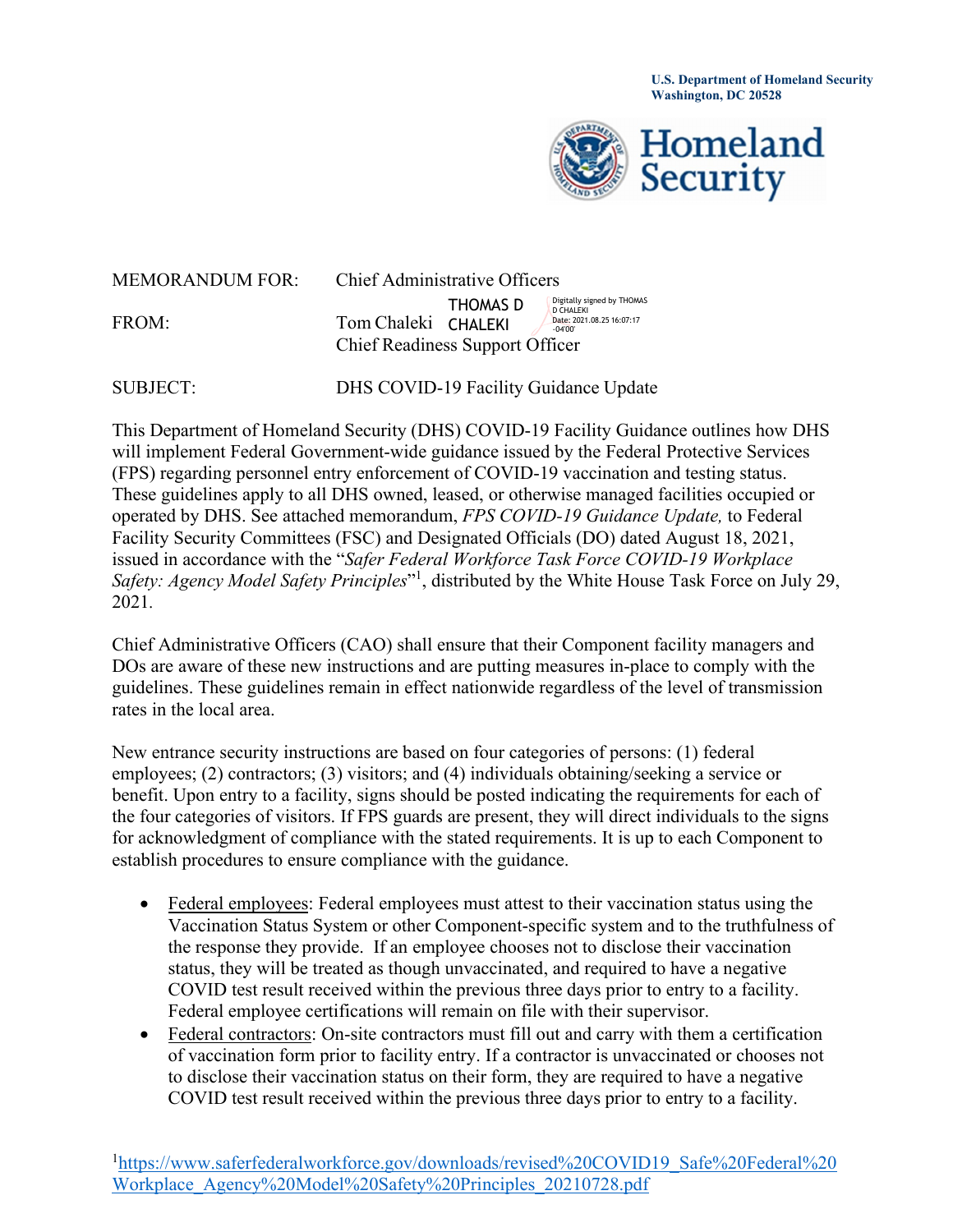- Visitors to federal buildings for purposes other than a public service or benefit: Visitors will be required to fill out a certification of vaccination form prior to gaining entrance. Visitors who are not fully vaccinated or who decline to provide their status must provide proof of a negative COVID-19 test from no later than the previous three days prior to entry to a federal building.
- Members of the public entering a federal facility to obtain a public service or benefit: Requirements related to these provisions do not apply to members of the public entering a federal facility to obtain a public service or benefit. They are not required to provide vaccination status or proof of a negative COVID test. If these visitors are not fully vaccinated, these visitors must comply with all relevant Centers for Disease Control and Prevention guidance, including wearing a mask and physically distancing from other people.

In addition, the FPS memorandum outlines new entrance security guidelines for federal FSCs and DOs regarding FPS enforcement of COVID-19 vaccination and testing status. This is directed for federally owned facilities where FPS is the security provider. FPS offers the following implementation guidance:

- Federal tenant agencies are responsible for providing their employees, on-site contractors, and visitors the Certification of Vaccination form prior to their expected entry into a federal facility. DHS employees should complete the form electronically using the Vaccine Status System or Component system. See attached forms, *Certification of Vaccination Fed Employee* and *Certification Vaccination On-site Contractors & Visitors*.
- The local FSC/DO or General Services Administration (GSA) Building Manager is responsible for signage--putting the public on notice--at the entrance of the federal facility that a completed Certification of Vaccination form (and/or proof of negative COVID-19 test no later than three (3) days old) is required for entry unless the individual is obtaining a public service or benefit. See "*Example - Facility Access Signage*" attachment.
- FPS will not validate the information on the form; they will ensure masking compliance in accordance with posted facility signage and that:
	- o federal employees read the posted signage and comply with location (transmittable area) masking requirements;
	- o onsite contractors have the certification form on their person;
	- o visitors (not seeking public benefits or services) have the certification form on their person; and
	- o visitors seeking benefits or services are not required to have the certification form.

Actions (e.g., certification, testing documentation review) beyond those outlined above or in the FPS memo and required by the sponsoring office/organization will not be managed, reviewed or enforced by FPS.

Location of signage and entry requirements will vary across DHS based on the legal interest of the facility (i.e., DHS owned, GSA leased, or DHS direct leased). In addition, requirements will vary based on variations in occupancy (i.e., single tenant or multi-tenant). Here are some general guidelines: